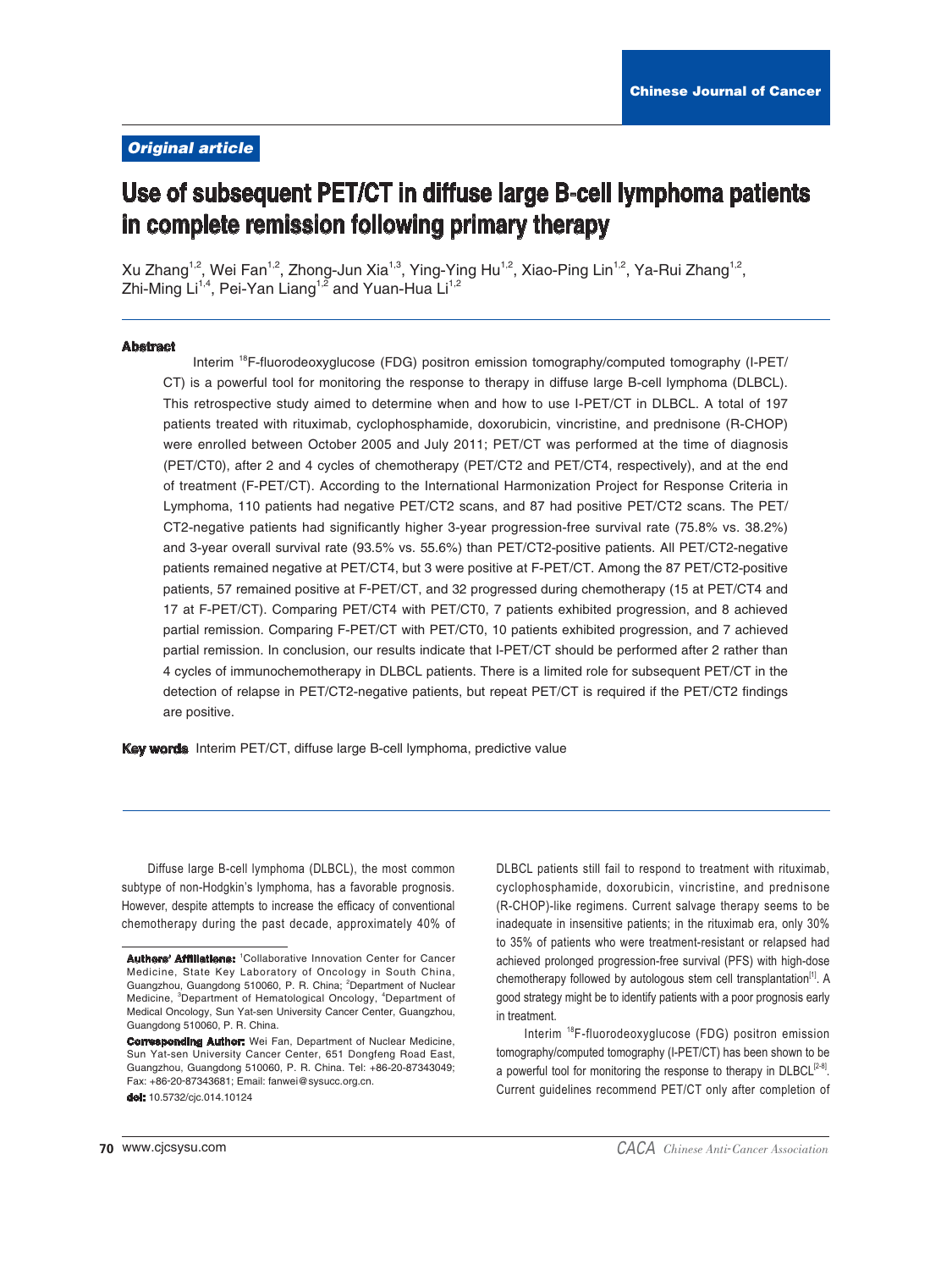first-line treatment because of the risk of false-positive findings<sup>[4]</sup>. Nevertheless, many lymphoma centers use routine surveillance PET/ CT to ensure early detection of relapse, given the aggressiveness of this type of lymphoma. However, PET/CT is expensive, and there are no studies describing how to use it to monitor DLBCL patients during induction chemotherapy.

 In this retrospective study, we analyzed a homogeneous cohort of newly diagnosed DLBCL patients treated with R-CHOP who underwent PET/CT at the time of diagnosis (PET/CT0), after 2 and 4 cycles of chemotherapy (PET/CT2 and PET/CT4, respectively), and at the end of first-line treatment (F-PET/CT) using the response criteria of the International Harmonization Project (IHP)<sup>[9]</sup> to interpret the scans. This study aimed to determine the predictive value of I-PET/CT in DLBCL patients and when and how it should be used.

# **Patients and Methods**

## Patient selection

 This retrospective, single-arm study involved adult patients with histologically proven untreated DLBCL. The study was approved by the Ethics Committee at Sun Yat-sen University Cancer Center. The inclusion criteria were a pathologic diagnosis of de novo untreated DLCBL and age 18 years or over. Patients were excluded if they had human immunodeficiency virus (HIV) infection or a history of malignancy. Baseline assessment included bone marrow biopsy, full laboratory tests, HIV serology, and echocardiography. All patients had data available for PET/CT0, PET/CT2, PET/CT4, and F-PET/CT.

 All patients were treated according to our departmental protocol. Depending on the stage and site of disease, the patients were given R-CHOP either alone or in combination with radiotherapy. All patients were treated with standard R-CHOP at 3-week intervals or dosedense R-CHOP at 2-week intervals for 4, 6, or 8 cycles; therapy was performed as planned and was not altered due to the I-PET/CT findings unless progression occurred. Involved field radiotherapy was delivered to areas of bulky disease or FDG-avid areas. Follow-up data were recorded at scheduled visits.

### $^{18}$ F-FDG PET/CT

 The patients were examined using a dedicated PET/CT system (Discovery ST-16, GE Health Care, Piscataway, NJ, USA). They were instructed to fast for 6 h and to abstain from caffeine and cigarettes for 24 h before the examination.  $^{18}$ F-FDG (4.4–7.4) MBq/kg) was injected intravenously, after which the patient was requested to lie comfortably in a dark room for 60–90 min before the PET/CT scanning. The patients were scanned from the calves to the middle part of the femur while lying in a supine position. CT was performed before PET, and the resulting data were used to generate an attenuation correction map for PET. Two-dimensional

PET images were reconstructed with a slice thickness of 3.25 mm using the ordered subset expectation maximization iterative image reconstruction method. PET, CT, and fused PET/CT images were generated for review on a Xeleris computer workstation.

#### Visual analysis of PET/CT images

 All PET/CT images were analyzed by three experienced reviewers who were unaware of the clinical and follow-up data. The final PET/CT diagnosis was assigned by at least two reviewers. After all patients had undergone treatment, their PET/CT scans were designated as positive or negative according to the consensus response criteria of the IHP. In brief, a positive scan was defined as the presence of focal or diffuse FDG uptake above the mediastinal blood pool in a location incompatible with the normal anatomy and physiology, without a specific standardized cut-off value. A negative scan was defined as the absence of FDG uptake at any site of FDGpositive disease identified in the baseline study and lack of new FDGpositive disease<sup>[9]</sup>.

 The possible causes of false-positive scans were excluded. A more detailed set of instructions was created to address potential confounding variables, such as the interpretation of marrow FDG uptake, that required further clarification based on the reviewers' experience. These instructions were agreed upon by the reviewers before the review process was started $[9]$ .

#### Statistical analyses

 Demographic and baseline disease characteristics were recorded. The primary end points were PFS and overall survival (OS) according to the IHP criteria. PFS was defined as the time from the start of treatment to the progression of lymphoma, death from any cause, or the last follow-up. OS was defined as the time from the start of treatment to death from any cause or the last follow-up. Survival was calculated according to the Kaplan–Meier method and compared between groups using the log-rank test. The complete response (CR) rates were compared between groups using Fisher's exact test. Differences were considered significant if the two-sided  $P$  value was < 0.05. All statistical analyses were performed using SPSS version 16.0.

# Results

#### Patient characteristics

 A total of 197 patients were enrolled between October 2005 and July 2011. The patient characteristics are summarized in Table 1. The median age of the patients was 46 years (range, 18–81 years); 48 (24.4%) patients were  $\geq 60$  years of age. Forty (35.5%) patients had International Prognostic Index (IPI) scores<sup>[10]</sup> indicating high-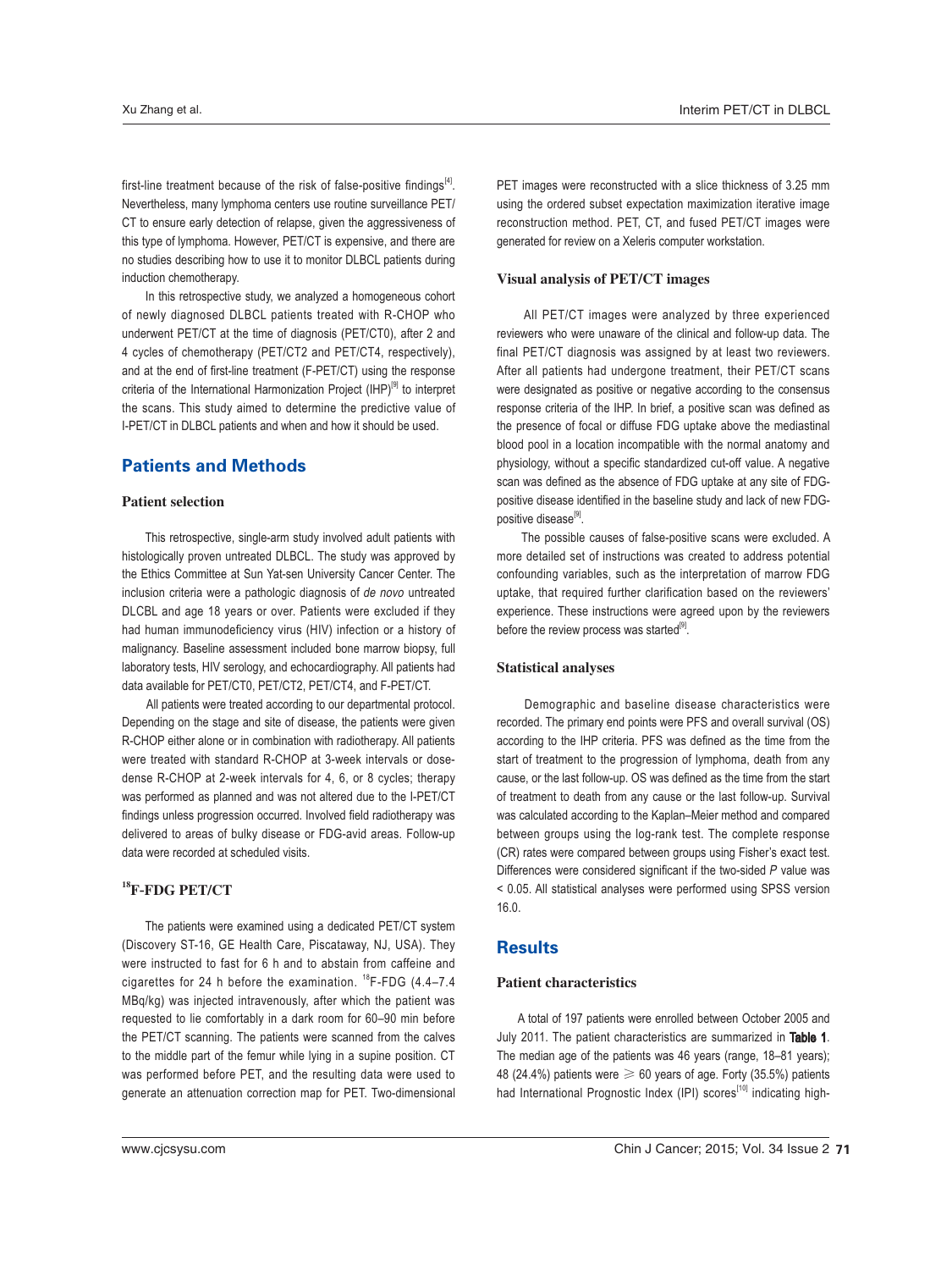| Variate               | Number of patients [cases (%)] |
|-----------------------|--------------------------------|
| <b>Sex</b>            |                                |
| <b>Male</b>           | 119 (60.4)                     |
| Female                | 78 (39.6)                      |
| Age $\geq 60$ years   | 48 (24.4)                      |
| Ann Arbor stage       |                                |
|                       | 31(15.7)                       |
| $\mathbf{II}$         | 49 (24.9)                      |
| III                   | 42 (21.3)                      |
| IV                    | 75 (38.1)                      |
| P                     |                                |
| Low $(0 or 1)$        | 91 (46.2)                      |
| Low/intermediate (2)  | 36 (18.3)                      |
| High/intermediate (3) | 15 (22.8)                      |
| High $(4$ or $5)$     | 25 (12.7)                      |
| Chemotherapy          |                                |
| R-CHOP-14             | 28 (14.2)                      |
| <b>R-CHOP-21</b>      | 169 (85.8)                     |

administered with a 14-day interval; R-CHOP-21, R-CHOP regimen administered with a 21-day interval.

intermediate or high risk (Table 1). The patients were followed up for 5-94 months, with a median of 30 months.

## Treatment and outcome

 Eighteen (9.1%) patients underwent surgery before chemotherapy; 191 (96.9%) patients completed 6 cycles of R-CHOP regardless of I-PET/CT findings. The chemotherapy plan was altered in 6 (3.1%) patients due to progression after 4 cycles of R-CHOP. Six (6.1%) patients underwent surgery at residual FDG-avid sites (1 due to inflammation, 1 with hepatic carcinoma, and 4 with lymphoma involvement) after 6 cycles of R-CHOP. Thirty-seven (18.8%) patients received combined modality therapy with 6 to 8 cycles of R-CHOP followed by involved field radiotherapy.

 According to the IHP criteria, PET/CT2 scans were negative in 110 patients and positive in 87 patients. Among the 110 patients with negative PET/CT4 scans, 107 remained negative, but 3 had positive scans at F-PET/CT (Figure 1A). In 2 of the 3 F-PET/CT-positive patients, treatment had been delayed because of drug toxicity.

 Among the 87 PET/CT2-positive patients, 19 were negative at PET/CT4, and 11 were negative at F-PET/CT; 57 remained positive at F-PET/CT. Thirty-two patients showed progression of disease during chemotherapy, 15 showed progression at PET/CT4, and

17 showed progression at F-PET/CT. Among the 15 patients who showed progression at PET/CT4, 6 had their treatment plan changed, and 2 achieved CR and remained alive at 37 and 48 months' followup. In the other 9 patients, treatment was considered to have failed; all of these patients had died by the end of follow-up, with a median survival of 13 months. Among the 17 patients whose disease had progressed at F-PET/CT, all had their treatment plan changed, and 4 (2 underwent radiotherapy, 1 underwent radiotherapy plus autologous stem cell transplantation, and 1 underwent surgery) achieved CR and remained alive at the end of follow-up (Figure 1B).

 Of the 15 patients who showed progression at PET/CT4, only 7 were considered to have progressed when their PET/CT4 scans were compared directly with their PET/CT0 scans; the other 8 were considered to be in partial remission (PR) (Figure 2). Of the 17 patients who showed progression at F-PET/CT, 10 were considered to have progressed, and 7 were considered to be in PR compared with their PET/CT0 scans.

 By the end of R-CHOP chemotherapy, 136 patients had achieved CR. The CR rate was significantly higher in scan-negative patients than in scan-positive patients at both PET/CT2 (97.3% vs. 33.3%,  $\chi^2$ = 46.400,  $P$  < 0.001) and PET/CT4 (96.9% vs. 16.2%,  $\chi^2$  = 135.74,  $P$  $< 0.001$ ).

At a median follow-up of 38 months (range, 5–94 months), 44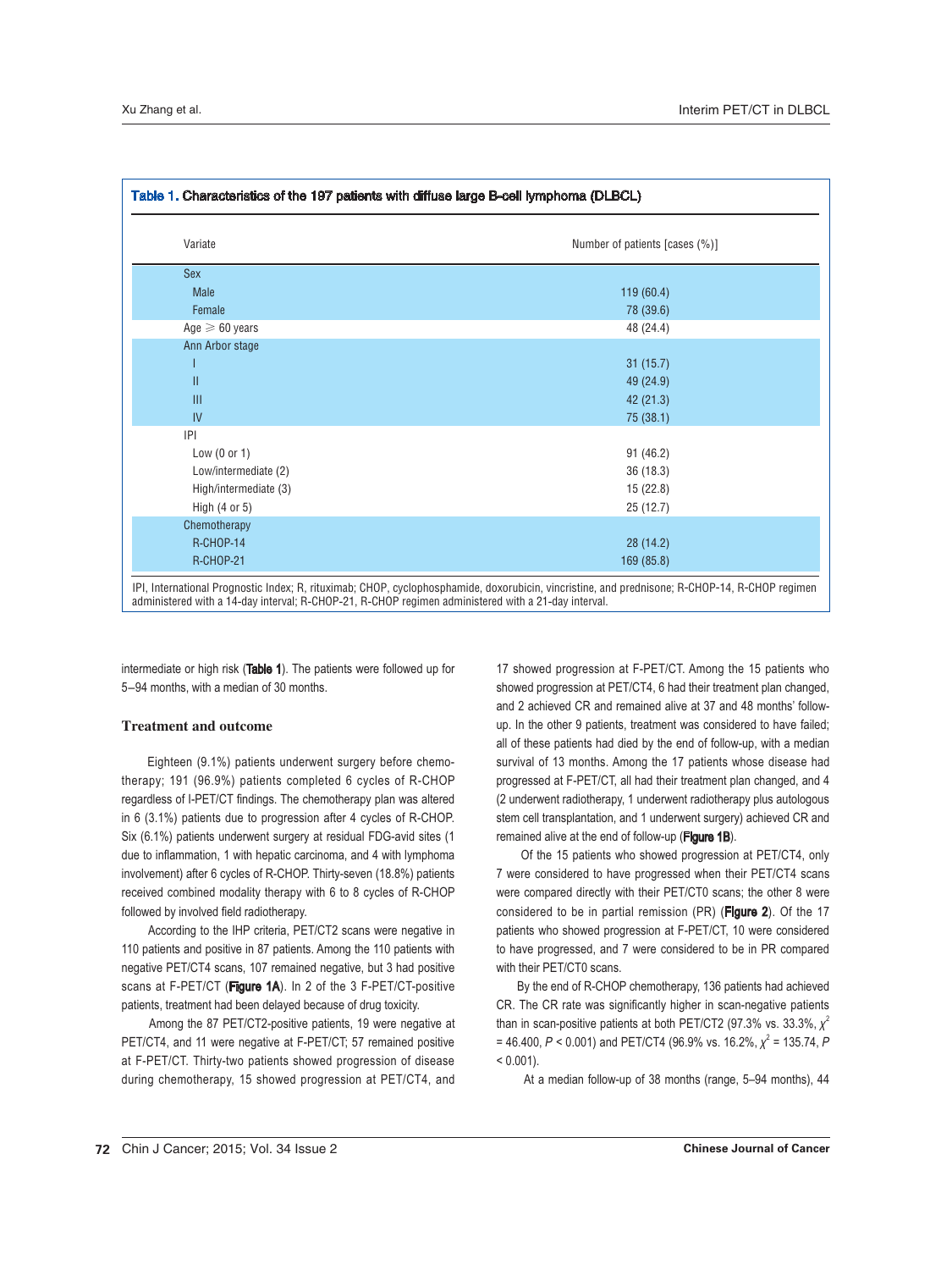

Figure 1. Outcomes of the 197 patients with diffuse large B-cell lymphoma (DLBCL) according to findings on interim positron emission tomography (PET)/computed tomography (CT) after 2 cycles of chemotherapy (PET/CT2) and at the end of treatment (F-PET/CT). A, outcomes of the 110 patients who had a negative PET/CT2 result after 2 cycles of chemotherapy. B, outcomes of the 87 patients who had a positive PET/CT2 result after 2 cycles of chemotherapy. PD, progressive disease.

patients had died from progressive disease ( $n = 39$ ), infection ( $n = 3$ ), heart failure ( $n = 1$ ), or renal failure ( $n = 1$ ). The OS rate of the study population was 77.3%.

## Predictive value of PET/CT2 according to the IHP criteria

The 3-year PFS and OS rates were significantly lower in PET/ CT2-positive patients than in PET/CT2-negative patients {PFS,

38.2% [95% confidence interval (CI) = 26.2%–50.2%] vs. 75.8% (95% CI = 68.3%–83.3%),  $\chi^2$  = 41.903, P < 0.001; OS, 55.6% (95% CI = 42.3%–68.9%) vs. 93.5% (95% CI = 88.8%–98.2%),  $\chi^2$  = 37.185, P < 0.001} (Figure 3A and 3B).

## Predictive value of PET/CT4 according to IHP criteria

The 3-year PFS and OS rates were also significantly lower in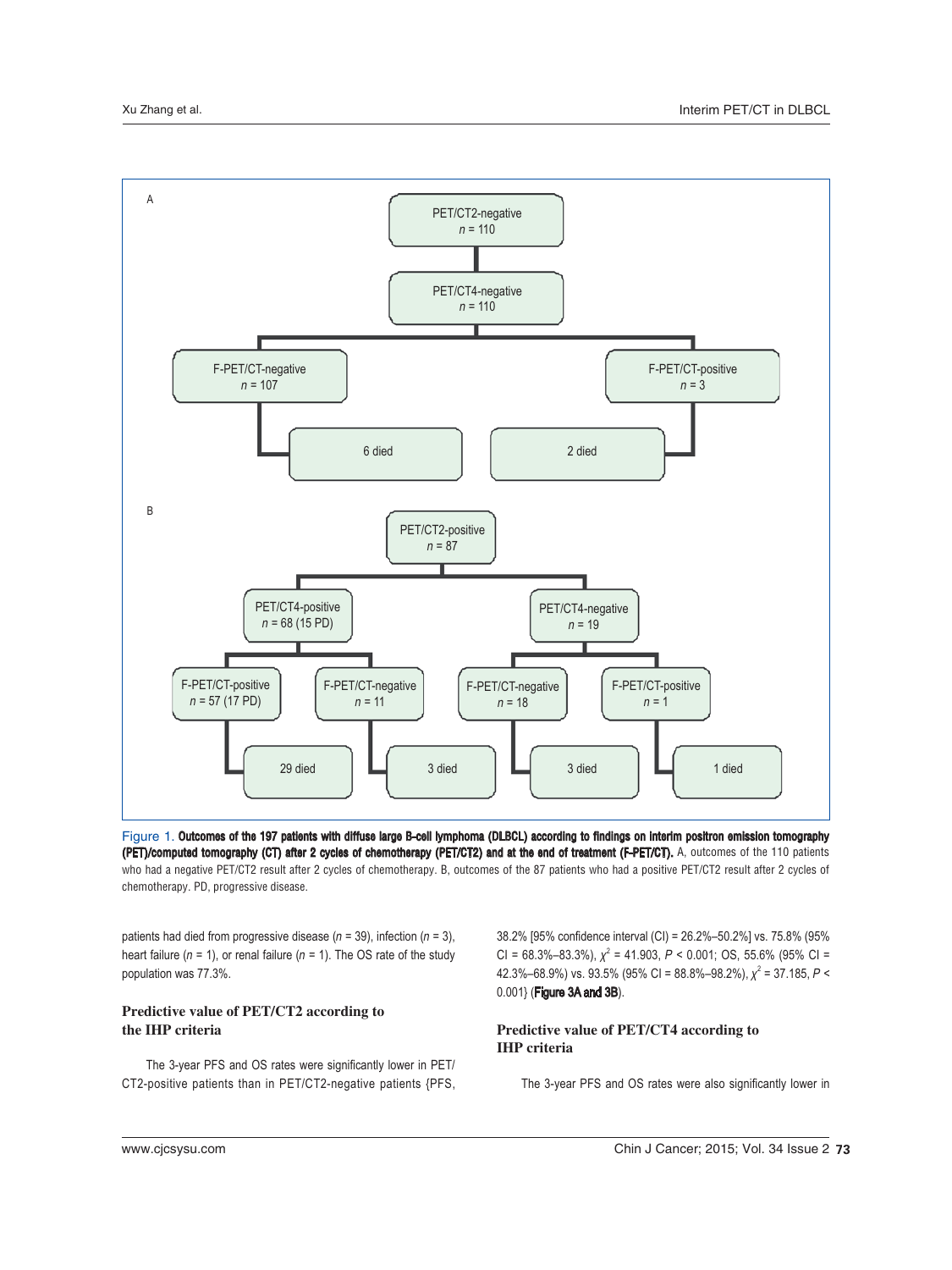

Figure 2. PET/CT images before and after treatment. A, PET/CT at diagnosis (PET/CT0); B, PET/CT after 2 cycles of chemotherapy (PET/CT2); C, PET/ CT after 4 cycles of chemotherapy (PET/CT4); D, PET/CT at the end of treatment (F-PET/CT). If the PET/CT4 or F-PET/CT findings are compared with PET/ CTO alone, disease progression might be misinterpreted as partial remission. This patient received involved field radiotherapy after 6 cycles of rituximab, cyclophosphamide, doxorubicin, vincristine, and prednisone (R-CHOP), but the disease progressed and he died after 27 months.

PET/CT4-positive patients than in PET/CT4-negative patients [PFS, 24.7% (95% CI = 10.8%-38.6%) vs. 75.3% (95% CI = 67.8%-82.8%),  $\chi^2$  = 74.697, P < 0.001; OS, 49.4% (95% CI = 35.1%–63.7%) vs. 91.6% (95% CI = 86.5%-93.7%),  $\chi^2$  = 53.491, P < 0.001] (Figure 3C and 3D).

# **Discussion**

The I-PET/CT manifestation during induction chemotherapy has been demonstrated to be an independent prognostic indicator in DLBCL, compared with pretherapeutic indices, such as IPI<sup>[7]</sup>. Interim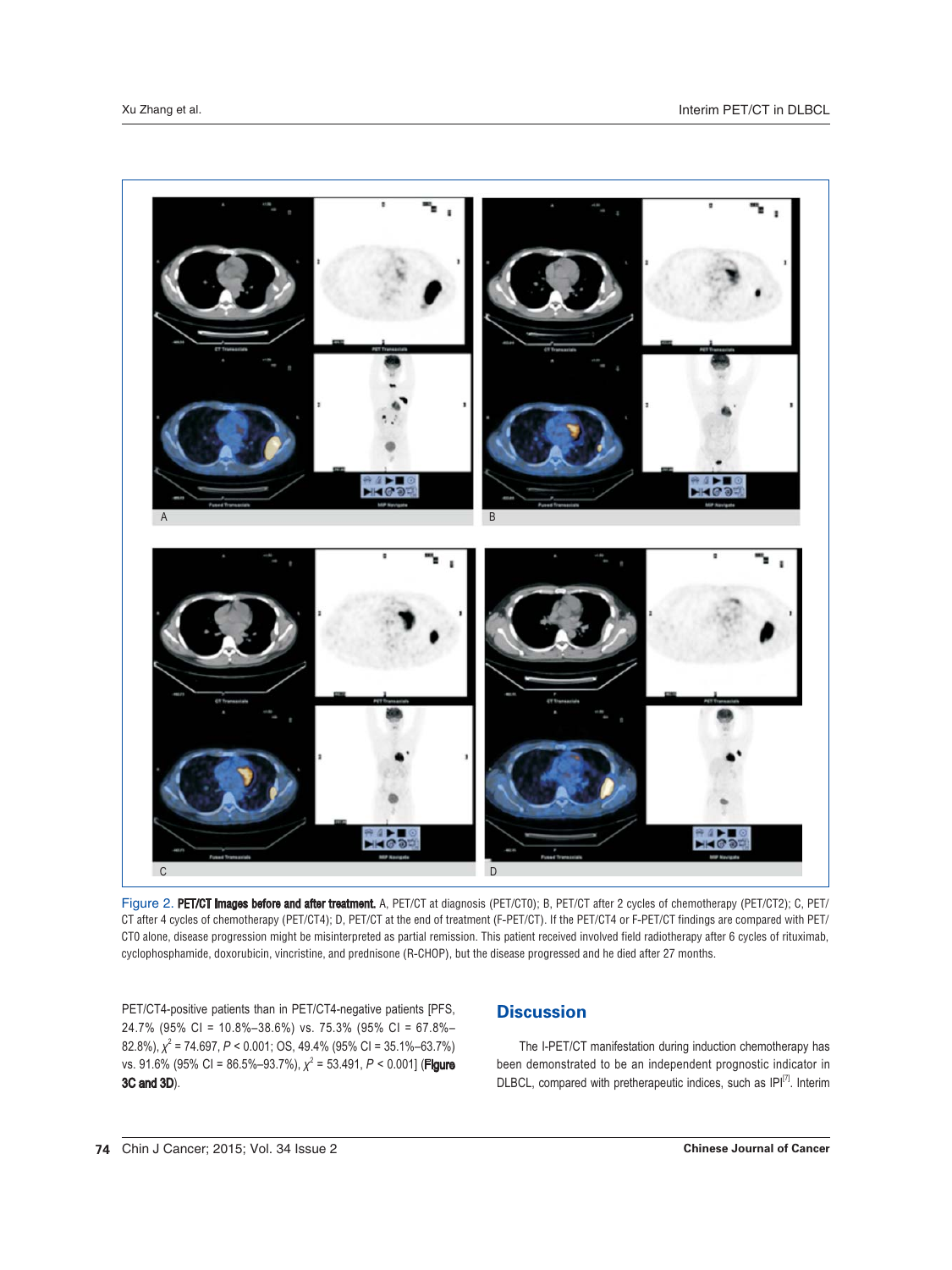

Figure 3. The Kaplan-Meier survival curves based on PET/CT findings in 197 DLBCL patients. A, progression-free survival (PFS) curves of PET/CT2positive and -negative patients; B, overall survival (OS) curves of PET/CT2-positive and -negative patients; C, PFS curves of PET/CT4-positive and -negative patients; D, OS curves of PET/CT4-positive and -negative patients.

restaging is performed to identify patients whose disease has not responded to or has progressed despite induction therapy. However, previous studies have mainly included patients who underwent PET/ CT during 2 to 5 cycles of chemotherapy, and these studies do not provide convincing evidence; furthermore, there is no consensus on how to monitor DLBCL patients during induction chemotherapy with first-line therapies<sup>[2-8]</sup>. Although the National Comprehensive Cancer Network (NCCN) guidelines do not recommend surveillance imaging for these individuals, PET/CT is widely used in clinical practice to monitor them. In the present study, we analyzed a homogeneous cohort of newly diagnosed DLBCL patients treated with R-CHOP who underwent PET/CT after every 2 cycles of chemotherapy, using the IHP consensus response criteria. Patients with negative PET/CT2 scans ( $n = 110$ ) had significantly higher CR (97.3% vs. 33.3%), 3-year PFS (75.8% vs. 38.2%), and 3-year OS rates (93.5% vs. 55.6%) than those with positive PET/CT2 scans ( $n = 87$ ). Patients with negative PET/CT4 scans still had higher CR (96.9% vs. 16.2%), 3-year PFS (75.3% vs. 24.7%), and 3-year OS rates (91.6% vs. 49.4%) than those with positive PET/CT4 scans.

 Because cytotoxic chemotherapy is thought to kill cancer cells according to first order kinetics, after 2 cycles of chemotherapy in an idealized setting (assuming no interval tumor regrowth) one would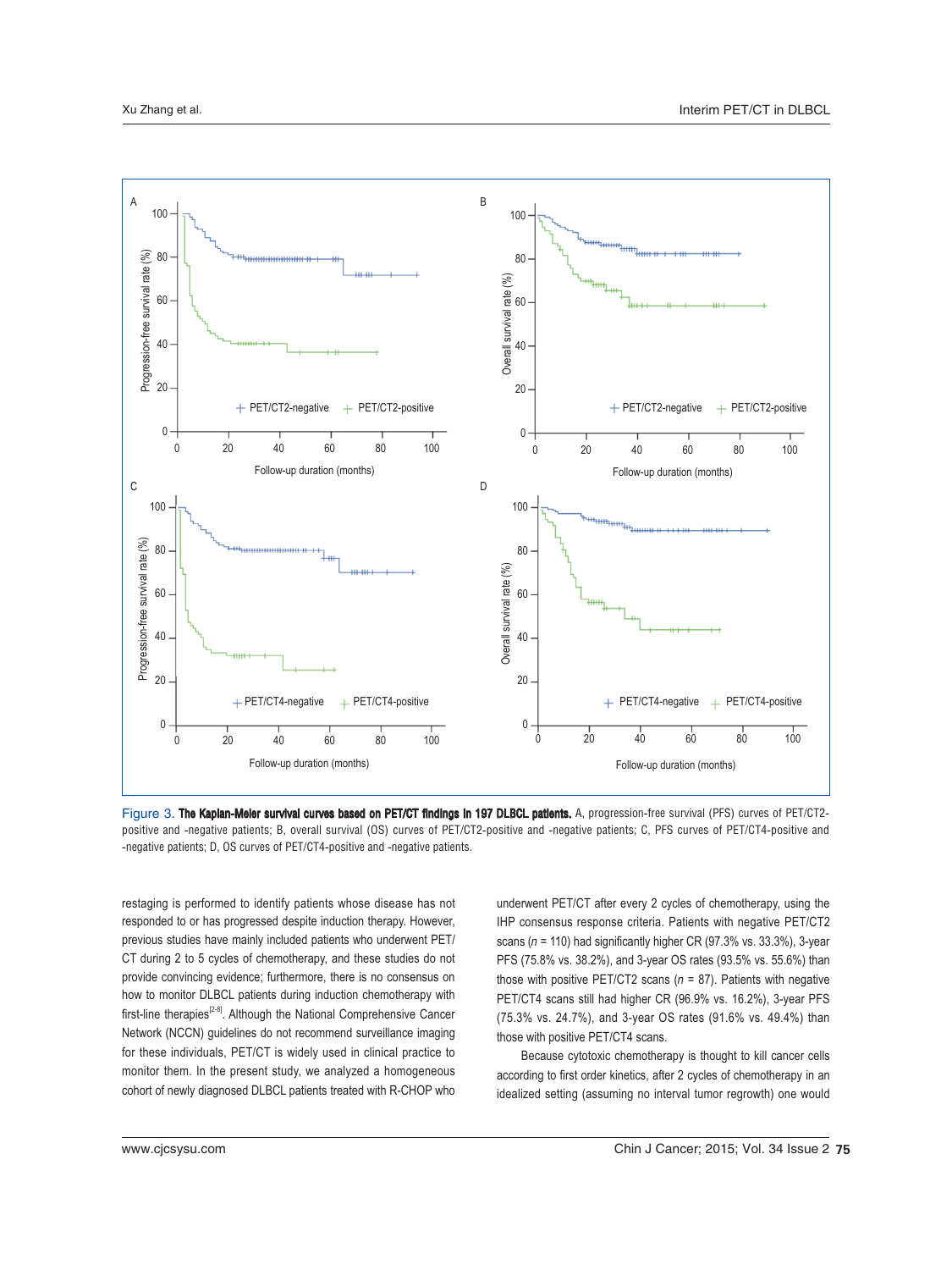expect a 99.9% reduction in the number of viable cancer cells<sup>[11]</sup>. Most of the therapeutic effects occur upstream; therefore, an index that reflects reduced metabolism in the assessment of chemosensitivity is expected to be more discriminating after 2 cycles of chemotherapy than after 4 cycles. In our series, 110 patients had negative PET/ CT2 scans, and 87 had positive PET/CT2 scans according to the IHP criteria. Of the 110 PET/CT2-negative patients, all had negative PET/CT4 scans. Among the 87 PET/CT2-positive patients, 15 showed progression of the disease at PET/CT4. However, if the PET/ CT2 findings were disregarded, only 7 of these patients would be considered to have progressive disease by comparing their PET/ CT4 scans with their PET/CT0 scans; the remaining 8 patients would be considered as being in PR. Following the NCCN guidelines, treatment may have been delayed in these 8 patients if they had not undergone PET/CT2. Our results indicate that I-PET/CT should be performed after 2 rather than 4 cycles of immunochemotherapy in DLBCL patients.

 Because of the risk of disease relapse, many lymphoma centers use routine surveillance imaging, such as CT or PET/CT, to detect relapse early, given the aggressiveness of this type of lymphoma. However, less than one-third of recurrences are detected at an asymptomatic stage. Even intensive scheduled surveillance by PET/CT did not ensure the early identification of most recurrences, which were detected in the presence of pre-existing symptoms<sup>[12-15]</sup>. Interestingly, the outcome in asymptomatic patients appeared to be similar to that reported for symptomatic subjects $[14,15]$ . In the present study, among the 110 patients with negative PET/CT2 scans, all remained negative at PET/CT4, and only 3 were positive at F-PET/ CT. In 2 of these 3 patients, treatment had been delayed because of drug toxicity. For PET/CT2-negative patients, the CR rate reached 97.3%, and the 3-year PFS and OS rates were as high as 75.8% and 93.5%, respectively. DLBCL patients who survive this long are likely to have been cured. Thus, we believe that the role of subsequent PET/CT in patients with negative PET/CT scans after 2 cycles of chemotherapy is limited and that the current strategy increases the financial burden on these patients. Furthermore, repeated surveillance imaging increases patients' exposure to radiation and can potentially increase their risk of second malignancies<sup>[16,17]</sup>. One study has reported that routine surveillance imaging in long-term survivors of adult aggressive lymphoma exacerbates the underlying anxiety symptoms and fear of disease relapse or recurrence and negatively affects patient-physician communication<sup>[18]</sup>.

 I-PET/CT is performed to identify patients whose disease has not responded to or has progressed despite induction chemotherapy. However, I-PET/CT can give false-positive results, and some patients have a favorable long-term outcome despite a positive I-PET/CT scan. PFS in patients who were PET/CT4-positive and biopsynegative was identical to that in PET/CT4-negative patients<sup>[5]</sup>. Therefore, I-PET/CT is not recommended for use in guiding decisions about changes to therapy<sup>[4]</sup>. In the present study, among the 87 PET/ CT2-positive patients, 30 (34.5%) were negative at subsequent scans (19 at PET/CT4, and 11 at F-PET/CT). Although no biopsies were performed, a relatively large number of false-positive findings persisted. There are several potential explanations for false-positive scans. As a marker, <sup>18</sup>F-FDG does not have high specificity, and it is also taken up in infectious and inflammatory processes<sup>[19,20]</sup>.<br><sup>18</sup>F-FDG uptake after several cycles of chemotherapy may occur due to the presence of a persisting viable tumor or as a result of local inflammation<sup>[21]</sup>. It is also possible that the immunotherapy increased inflammation around the lesion. Antibody-mediated cellular cytotoxicity and complement activation are important mechanisms of action of rituximab<sup>[22,23]</sup>, and both of these processes can attract inflammatory mediators to the tumor site. The variable use of rituximab in a minority of patients in previous studies, compared with its use in all of the patients in our study, may explain the high rate of FDG positivity unrelated to tumor activity $[7.24]$ .

 Given the hypothesis that an early change in the treatment plan may lead to a greater number of cures in DLBCL patients, a strategy of treatment based on PET/CT performed at various time points during treatment could improve survival. In the present study, 15 patients with positive PET/CT2 scans showed progression of the disease at PET/CT4. Among these 15 patients, 6 had their treatment plans changed, and 2 of them achieved CR and remained alive at 37 and 48 months' follow-up. In the remaining 9 patients in whom the treatment plan was not altered according to the PET/CT4 findings, treatment was considered to have failed; all of these patients had died by the end of follow-up, with a median survival of 13 months. Although the number was small, some patients benefited from PET/ CT-based treatment strategy. In our study, 36.8% (32/87) of the PET/ CT2-positive patients showed progression of the disease during chemotherapy. Our results suggest that repeat PET/CT is needed if PET/CT findings are positive after 2 cycles of chemotherapy. Such a strategy would improve the management of patients with DLBCL, which we hope will translate into a longer survival time.

 We acknowledge the limitations and potential biases of this study due to the retrospective collection of data and the relative disparity of the treatment types. In clinical practice, positive and negative criteria vary widely between individual nuclear medicine specialists, and only "negative" or "positive" was reported in this study; the hematologists did not know whether the patient's disease had progressed and could not adjust the treatment plan according to the I-PET/CT findings. Although PET/CT is a promising technique, reproducible and universal interpretation criteria are required to enable reliable conclusions to be drawn.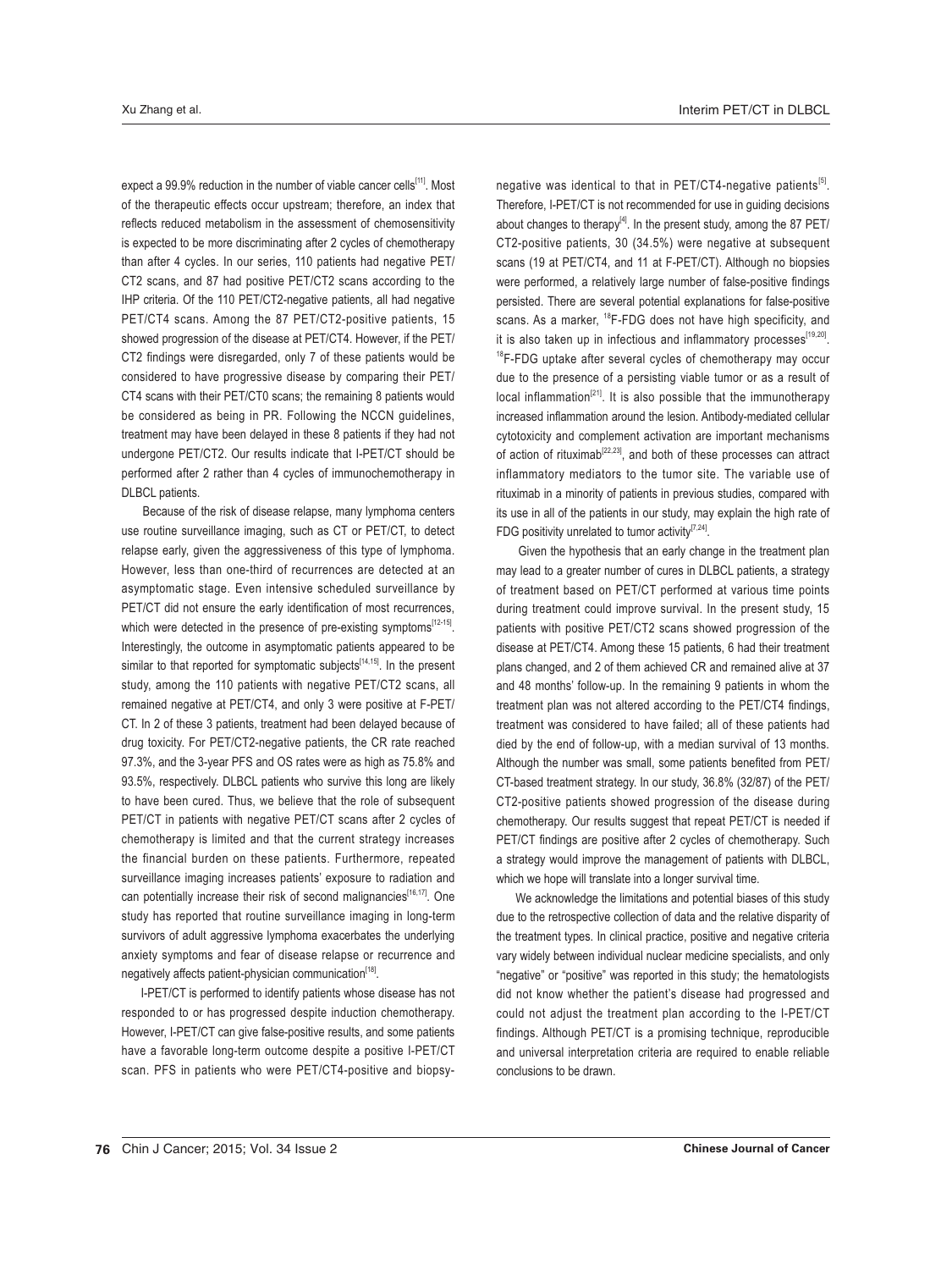# **Conclusions**

Our results suggest that I-PET/CT should be performed in DLBCL patients after 2 rather than 4 cycles of induction chemotherapy. There is a limited role for subsequent PET/CT for the detection of relapse in patients with negative findings after 2 cycles, but repeat PET/CT is needed if the scan after 2 cycles is positive.

## **References**

- [1] Gisselbrecht C, Glass B, Mounier N, et al. Salvage regimens with autologous transplantation for relapsed large B-cell lymphoma in the rituximab era. J Clin Oncol, 2010,28:4184-4190.
- [2] Yoo C, Lee DH, Kim JE, et al. Limited role of interim PET/CT in patients with diffuse large B-cell lymphoma treated with R-CHOP. Ann Hematol, 2011,90:797-802.
- [3] Pregno P, Chiappella A, Bellò M, et al. Interim 18-FDG-PET/CT failed to predict the outcome in diffuse large B-cell lymphoma patients treated at the diagnosis with rituximab-CHOP. Blood, 2012, 119:2066-2073
- [4] National Comprehensive Cancer Network [EB/OL] Non-Hodgkin's lymphomas, Version 2. 2014.3.27. Available at: http://www.nccn. org/index.asp.
- [5] Moskowitz CH, Schöder H, Teruya-Feldstein J, et al. Risk-adapted dose-dense immunochemotherapy determined by interim FDG-PET in advanced-stage diffuse large B-cell lymphoma. J Clin Oncol, 2010,28:1896-1903.
- [6] Mikhaeel NG, Hutchings M, Fields PA, et al. FDG-PET after two to three cycles of chemotherapy predicts progression-free and overall survival in high-grade non-Hodgkin lymphoma. Ann Oncol, 2005, 16:1514-1523
- [7] Haioun C, Itti E, Rahmouni A, et al. [18F] fluoro-2-deoxy-D-glucose positron emission tomography (FDG-PET) in aggressive lymphoma: an early prognostic tool for predicting patient outcome. Blood, 2005, 106: 1376-1381.
- [8] Yang DH, Min JJ, Song HC, et al. Prognostic significance of interim <sup>18</sup>F-FDG PET after three or four cycles of R-CHOP chemotherapy in the treatment of diffuse large B-cell lymphoma. Eur J Cancer, 2011, 47:1312-1318
- [9] Juweid ME, Stroobants S, Hoekstra OS, et al. Use of positron emission tomography for response assessment of lymphoma: consensus of the Imaging Subcommittee of International Harmonization Project in Lymphoma. J Clin Oncol, 2007,25:571-578
- [10] The International Non-Hodgkin's Lymphoma Prognostic Factors Project. A predictive model for aggressive non-Hodgkin's lymphoma. N Engl J Med, 1993, 329:987-994.

## **Acknowledgments**

We thank the hematologists of the Department of Hematological Oncology at Sun Yat-sen University Cancer Center for the clinical management of this work. We also thank Dr. Pei-Zhen Zhao for statistical assistance.

Received: 2014-07-31; revised: 2014-10-24; accepted: 2014-11-02.

- [11] Kasamon YL, Jones RJ, Wahl RL, Integrating PET and PET/CT into the risk-adapted therapy of lymphoma. J Nucl Med, 2007, 48:19S-27S.
- [12] El-Galaly T, Prakash V, Christiansen I, et al. Efficacy of routine surveillance with positron emission tomography/computed tomography in aggressive non-Hodgkin lymphoma in complete remission: status in a single center. Leuk Lymphoma, 2011,  $52:597 - 603$
- [13] Hutchings M. Routine follow-up scanning of patients with lymphoma: who, when, how, and why? Leuk Lymphoma, 2011,52: 552-553
- [14] Avivi I, Zilberlicht A, Dann EJ, et al. Strikingly high false positivity of surveillance FDG-PET/CT scanning among patients with diffuse large cell lymphoma in the rituximab era. Am J Hematol, 2013, 88:400-405
- [15] Truong Q, Shah N, Knestrick M, et al. Limited utility of surveillance imaging for detecting disease relapse in patients with non-Hodgkin lymphoma in first complete remission. Clin Lymphoma Myeloma Leuk 2014 14:50-55
- [16] Chawla SC, Federman N, Zhang D, et al. Estimated cumulative radiation dose from PET/CT in children with malignancies: a 5-year retrospective review. Pediatr Radiol, 2010,40:681-686.
- [17] Murano T, Tateishi U, linuma T, et al. Evaluation of the risk of radiation exposure from new 18FDG PET/CT plans versus conventional X-ray plans in patients with pediatric cancers. Ann Nucl Med, 2010, 24: 261-267.
- [18] Thompson CA, Charlson ME, Schenkein E. Surveillance CT scans are a source of anxiety and fear of recurrence in long-term lymphoma survivors. Ann Oncol, 2010,21:2262-2266.
- [19] Spaepen K, Stroobants S, Dupont P, et al. [<sup>18</sup>F] FDG PET monitoring of tumour response to chemotherapy: does [<sup>18</sup>F] FDG uptake correlate with the viable tumour cell fraction? Eur J Nucl Med Mol Imaging, 2003,30:682-688.
- [20] Focosi D, Caracciolo F, Galimberti S, et al. False-positive PET scanning caused by inactivated influenza virus vaccination during complete remission from anaplastic T-cell lymphoma. Ann Hematol, 2008, 87: 343-344.
- [21] Ford CD, Gabor F, Morgan R, et al. False-positive restaging PET